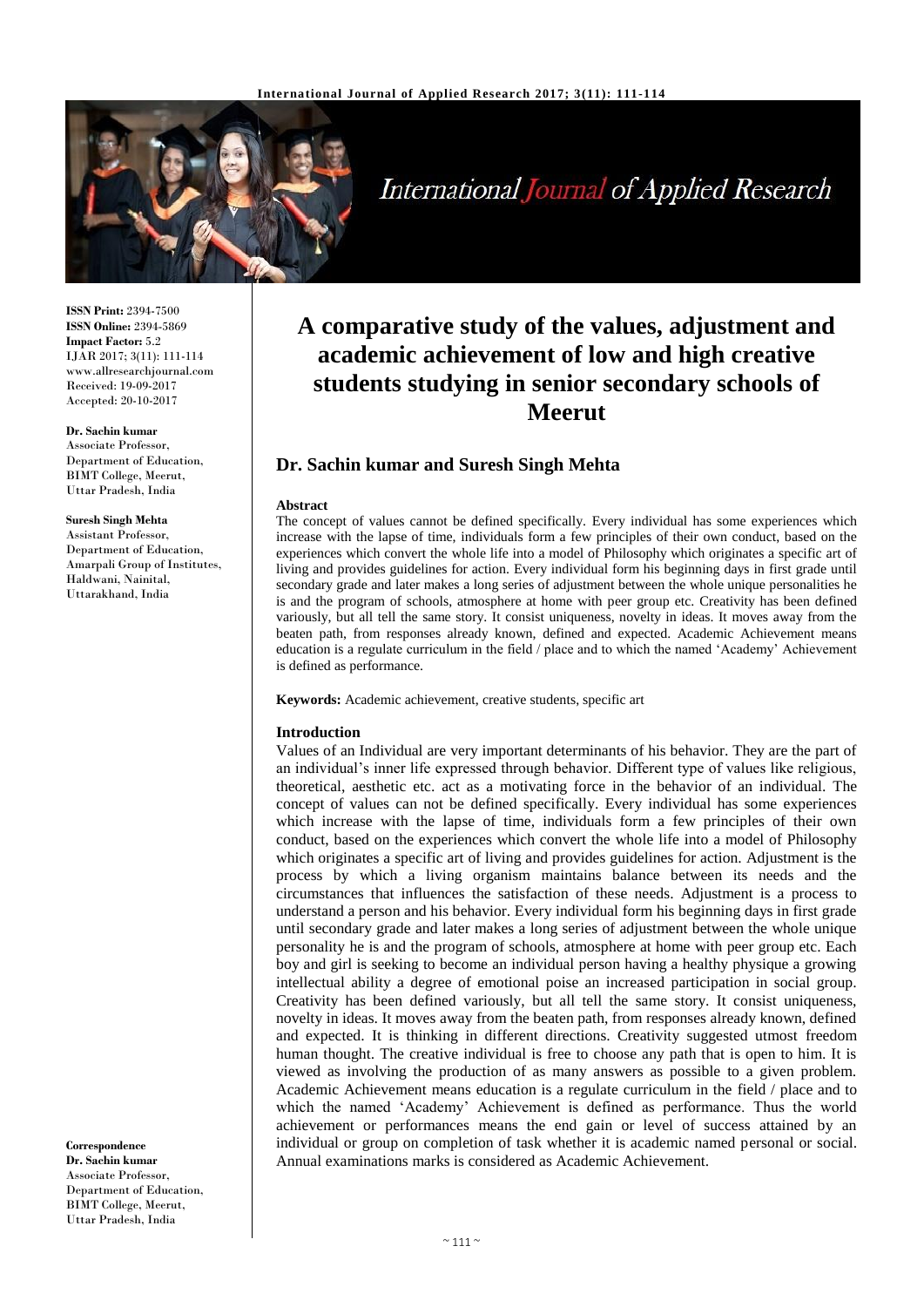## **Objectives of the Study**

- 1. To study the significant difference in values among low and high creative students studying in senior secondary schools of Meerut.
- 2. To study the significant difference in overall adjustment among low and high creative students studying in senior secondary schools of Meerut.
- 3. To study the significant difference if any in academic achievement among low and high creative students studying in senior secondary schools of Meerut.

## **Hypotheses**

- 1. There is no significant difference in values among low and high creative students studying in senior secondary schools of Meerut.
- 2. There is no significant difference in overall adjustment among low and high creative students studying in senior secondary schools of Meerut.
- 3. There is no significant difference if any in academic achievement among low and high creative students studying in senior secondary schools of Meerut.

## **Research Methodology of the Study**

In the present study descriptive survey method was used**.**

## **Variables**

- **Dependent Variables**
- 1. 1.Values
- 2. Adjustment
- 3. Academic Achievement

## **Moderator Variables ---** Gender

**Independent Variables ---** Low creative and High creative

**Sampling:** A sample of 570 students of (both sex) senior secondary school studying in government, government aided and public schools of Meerut. Schools was selected randomly and random cluster sampling technique was used.

## **Tools used in Research**

- 1. Verbal Test of Creative Thinking ------------ Dr. Baquer Mehdi.
- 2. Personal Value Questionnaire ------------------ Dr. (Mrs.) G.P. Shery and R.P. Verma.
- 3. Adjustment Inventory for School Students --- Dr. A.k.P. Sinha and R.P. Singh.
- 4. Academic Achievement -------------- -11<sup>th</sup> Class annual examination scores.

**Statistical Technique:** The obtained data were analyzed by using descriptive statistical technique such as mean, standard deviation and t-test.

## **Result and discussion**

|  | Table 1: Significance in Values between Low and High Creative Senior Secondary Students of Meerut. |  |  |  |  |  |  |
|--|----------------------------------------------------------------------------------------------------|--|--|--|--|--|--|
|  |                                                                                                    |  |  |  |  |  |  |

| <b>Values</b>   | <b>Low Creative N=243</b> |           | <b>High Creative N=327</b> |          | t-Values | <b>Level of Significance</b> |
|-----------------|---------------------------|-----------|----------------------------|----------|----------|------------------------------|
|                 | Mean                      | <b>SD</b> | Mean                       | S D      |          |                              |
| Religious       | 12-83                     | $3-17$    | 13-34                      | $3-29$   | $1 - 88$ | N.S.                         |
| Social          | 13-02                     | $3-14$    | 15-60                      | $3 - 39$ | $8 - 67$ | $0 - 01$                     |
| Democratic      | 14-75                     | $3-47$    | 15-60                      | $3 - 50$ | $2 - 87$ | $0 - 01$                     |
| Aesthetic       | $10 - 83$                 | $2 - 92$  | $11 - 67$                  | $3-41$   | $3 - 17$ | $0 - 01$                     |
| Economic        | 11-58                     | $3 - 37$  | $11 - 10$                  | $3 - 81$ | $1-60$   | N.S.                         |
| Knowledge       | $12 - 55$                 | $3-41$    | 12-79                      | $3 - 35$ | $4 - 33$ | $0 - 01$                     |
| Hedonistic      | 11-21                     | $3-12$    | $11 - 35$                  | $3 - 53$ | $0 - 48$ | N.S.                         |
| Power           | 10-42                     | $2 - 78$  | $10-25$                    | $3-40$   | $0 - 65$ | N.S.                         |
| Family-Prestige | 11-76                     | $3 - 25$  | $11 - 58$                  | $4 - 13$ | $0 - 60$ | N.S.                         |
| Health          | 10-88                     | $3 - 50$  | $10-93$                    | $3 - 14$ | $0-18$   | N.S.                         |

Table 1 reveals that t- value of low creative students and high creative students for religious value is 1.88 which is not significant even at 0.05 levels of significance. So the null hypothesis, There is no significant difference in religious value between low and high creative students is accepted. The obtained difference in religious value of low and high creative students is not real but it may be due to sampling error. Thus it can be interpreted that there is no significant difference in religious value of low and high creative students in senior secondary schools of Meerut.

Table 1 also reveals that t- value of low and high creative students of social value 8.67which is significant at0.01 levels of significance. So the null hypothesis. There is no significant difference in social value between low and high creative students is rejected. The obtained difference in social value of low and high creative students is rejected. The obtained difference in social value of low and high creative students is real and is not due to sampling error. Further the mean score in social value of high creative students 15.60 which is higher than the mean score of 13.02 in social value of low creative students. Hence, it can be interpreted that social value of high creative students is more significant that social value of low creative students in senior secondary schools of Meerut.

It is evident table from table 1 that  $t -$  value of creative students for democrat tic value 2.86 which is significant at 0.01 levels of significance. So the null hypothesis. There is no significant difference in democratic value between low and high creative students is rejected. The obtained difference is democratic value of low and high creative students is real and is not due to sampling error. Further the mean score in democratic value of high creative students 15.60 which is higher than the mean score of 14.75 in democratic value of low creative students. Hence, it cat can be intercepted that democratic value of high creative students is more significant than democratic value of low creative students in senior secondary schools of Meerut.

It is clear from Table 1 that t-value of low creative and high creative students for knowledge value which is significant at 0.01 levels difference. So the null hypothesis. There is no significant difference in knowledge value between low and high creative students is rejected. The obtained difference in knowledge value of low and high creative students is real and is not due to sampling error Further the mean score in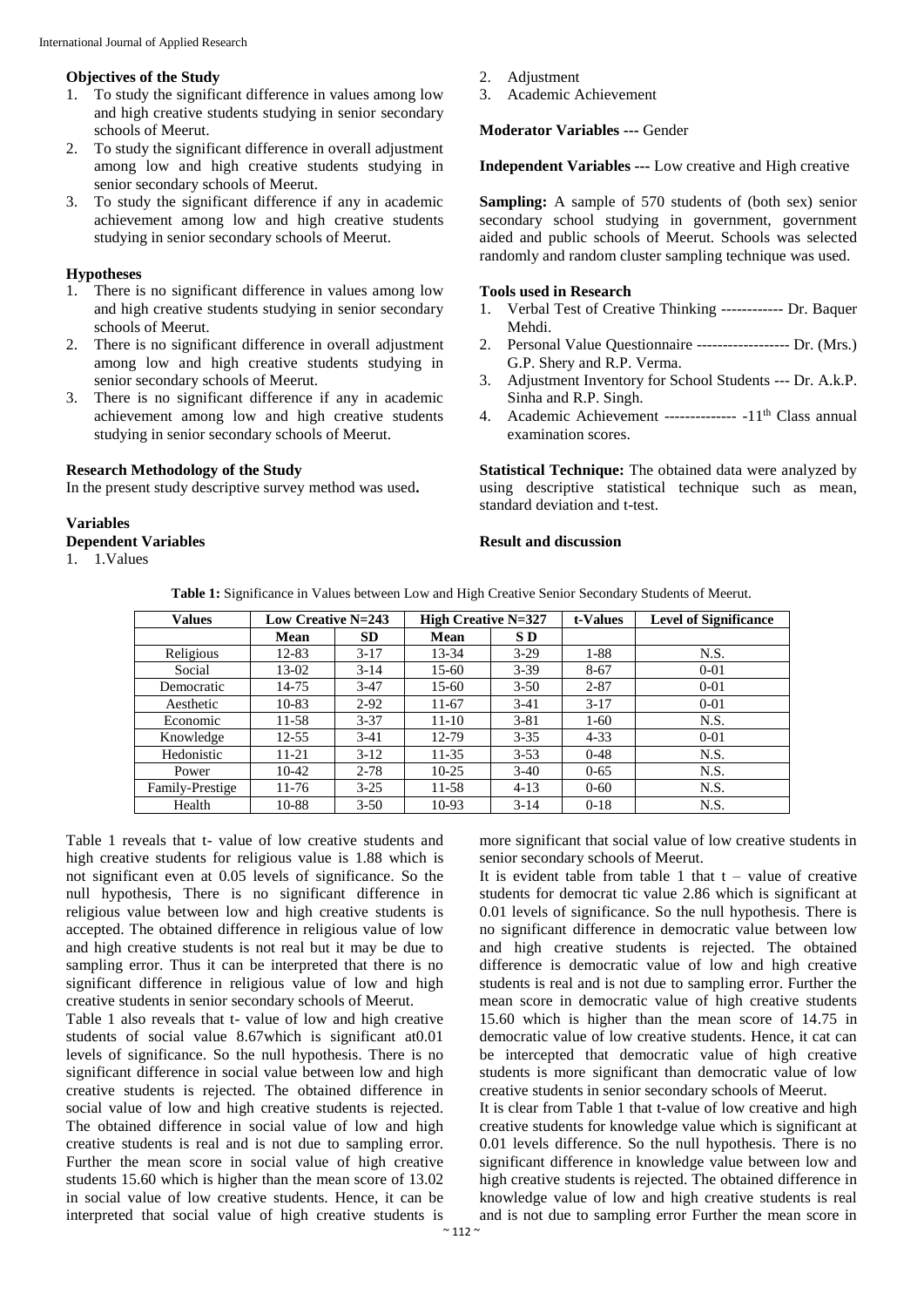knowledge value of high creative students 13.79 which is higher than the mean score of 12.55 knowledge value of low creative students. Hence, it cat can be intercepted that knowledge value of high creative students is more significant than knowledge value of low creative students in secondary schools of Meerut.

Table no. 1 reveals that t-value of low creative students and high creative students for power value is 0.65 which is not significant even at 0.05 levels of significance. So the null hypothesis. There is no significant difference in power value between low and high creative students is accepted. The calculated difference in power value of low and high creative students is not real but it may be due to sampling error. Thus it can be interpreted that there is no significant difference in power value of low and high creative students in senior secondary schools of Meerut.

It is clear from 1 table that t-value of low and high creative student for family – prestige value is 0.60 which is not significant even at 0.05 levels of significance. So the null hypothesis. There is no significant difference in familyprestige value of low and high creative students is accepted. This is calculated difference in family –prestige value of low and high creative students is not real but it may be due to sampling error. Thus it can be interpreted that there is no significant difference in family –prestige value of low and high creative students in senior secondary schools of Meerut.

An inspection of the Table 1 reveals that t-value of low and high creative students for health value is 0.18 which is not significant even at 0.05 levels of significance. So null hypothesis. There is no significant difference in health value between low and high creative students is accepted. This is calculated difference in health value of low and high creative students is not real but it may be due to sampling error. Thus it can be interpreted that there is no significant difference in health value of low and high creative students in senior secondary schools of Meerut.

| Table 2: Significance in Adjustment Low and High Creative Senior Secondary Students of Meerut. |  |  |
|------------------------------------------------------------------------------------------------|--|--|
|------------------------------------------------------------------------------------------------|--|--|

| Adjustment  | Low Creative $N = 243$ |          | High Creative $= 327$ |          | t-Value  | <b>Level of significance</b> |
|-------------|------------------------|----------|-----------------------|----------|----------|------------------------------|
|             | Mean                   | S D      | Mean                  | S D      |          |                              |
| Emotional   | $5-28$                 | $3 - 24$ | $5-04$                | $3-46$   | $0 - 88$ | N.S.                         |
| Social      | $9 - 48$               | $2 - 95$ | $8 - 72$              | $3-04$   | 2-97     | $0 - 01$                     |
| Educational | $8 - 27$               | $3-47$   | $8-03$                | $3-49$   | $0 - 81$ | N.S.                         |
| Overall     | $23-03$                | $6 - 25$ | 21-79                 | $7 - 25$ | $2 - 20$ | $0 - 0.5$                    |

Table no-2 reveals that t-value of low creative students and high creative students for emotional adjustment is 0.88 which is not even significant at 0.05 levels of significance. So the hypothesis is null. There is no significant difference in emotional adjustment between low and high creative students, is accepted The calculated difference in emotional adjustment of low and high creative is not real but it may be due to sampling error. Thus it can be interpreted that there is no significant difference in emotional adjustment of low and high creative students in senior secondary schools of Meerut.

Table no-2 reveals that t- value of low creative students and high creative students for social adjustment is 2.97 which is significant at 0.01 level of significance. So the null hypothesis, There is no significant difference in social adjustment between low and high creative students, is rejected. The obtained difference in social adjustment of low and high creative students is real and is not due to sampling error. Further the mean score in social adjustment of high creative students is 8.72 which is lower than the mean score of 9.48in social adjustment of low creative students. Hence, it can be interpreted that social adjustment of high creative students is less significant than social adjustment of low creative students in senior secondary schools of Meerut.

Table no.-2 also reveals that t- value of low creative students and high creative students for educational adjustment is 0.81 which is not significant even at 0.05 levels of significance. So the null hypothesis, There is no significant difference in educational adjustment between low and high creative students, is accepted. The calculated difference in educational adjustment of low and high creative students is not real but it may be due to sampling error. Thus it can be interpreted that there is no significant difference in educational adjustment of low and high creative students in senior secondary schools of Meerut.

Table no. 2 also reveals that t-value of low creative students and high creative students for overall adjustment is 2.20 which is significant at 0.05levels of significance. So the null hypothesis, There is no significant difference in overall adjustment between and high creative students, is rejected. The obtained difference in overall adjustment of low and high creative students is real and is not due to sampling error. Further the mean score in overall adjustment of high creative students is 21.79 which is lower than the mean score 23.03 in overall adjustment of low creative students. Hence, it can be interpreted that overall adjustment of high creative students is less significant than overall adjustment of low creative students in senior secondary schools of Meerut.

**Table 3:** Significance in Academic Achievement Low and High Creative Senior Secondary Students of Meerut.

| <b>Academic Achievement</b> |     | Mean  | S.D.    | t-Value      | <b>Level of Significance</b> |
|-----------------------------|-----|-------|---------|--------------|------------------------------|
| Low Creative                | 243 | 53-51 | $17-40$ | 7-48<br>0-01 |                              |
| High Creative               | 227 | 59-83 |         |              |                              |

Table no-3 reveals that t-value of low creative students and high creative students for academic achievement 7.48, which is significant at 0.01 levels of significance. So the null hypothesis. There is no significant difference in academic achievement between low and high creative

students, is rejected. The obtained difference in academic achievement of low and high creative students is real and is not due to sampling error. Further the mean score in academic achievement of high creative students is 59.83 which is higher than the mean score 53.51 of low creative